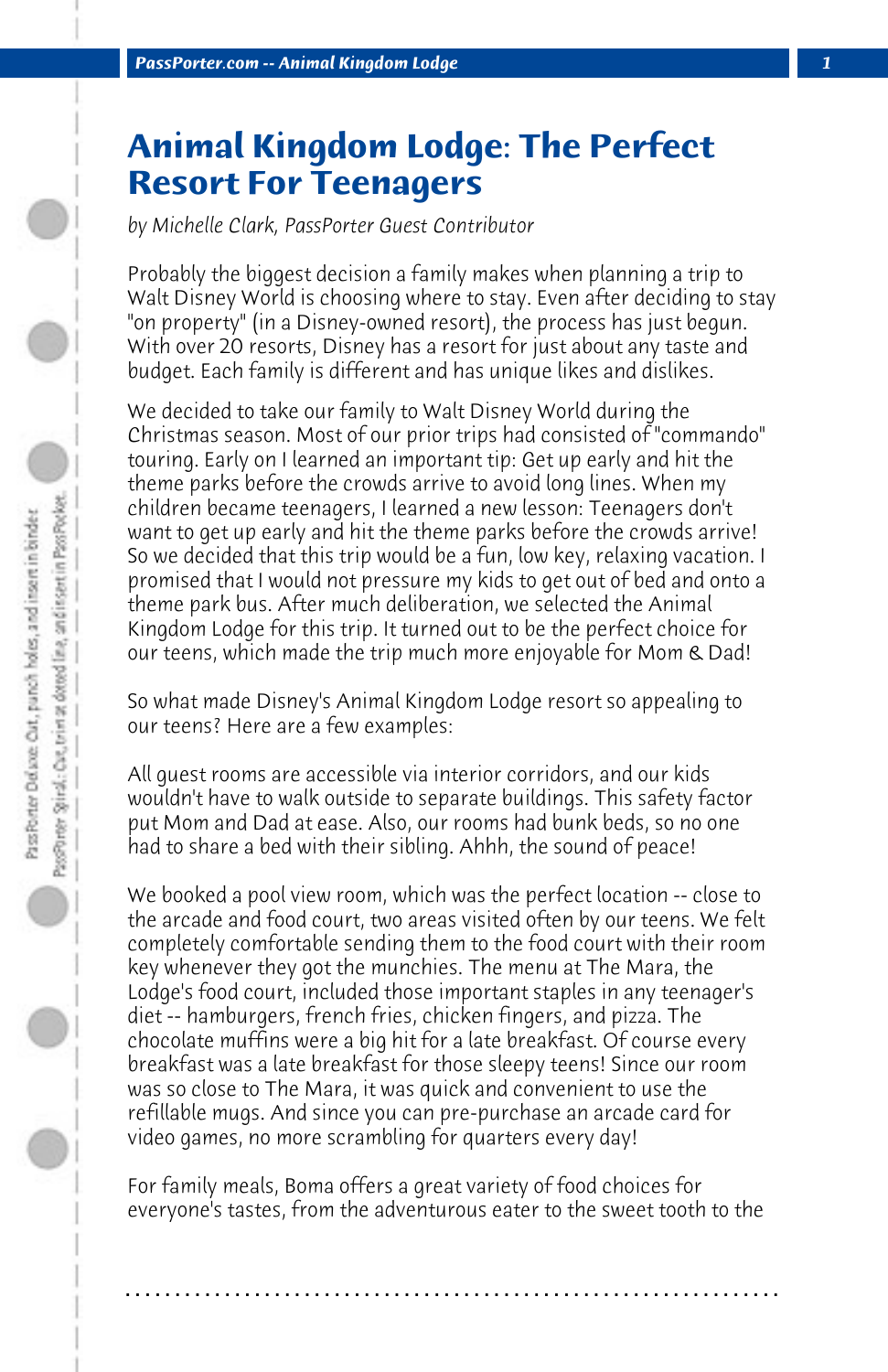picky eater. Our teens really enjoyed breakfast at Boma, especially the made-to-order omelets.

The expansive lobby of the Lodge has many seating areas, which is a perfect place for a teen to "chill out" when that hotel room becomes a bit crowded. Another one of their favorite places to sit and relax was around the fire pit located to the rear of the lobby at the Arusha Rock.

The pool has one of the best water slides on Disney property, and plenty of lounge chairs for sunbathers. The hot tub was another place our teens liked to hang out.

Did you think I wasn't going to mention the wildlife viewing? Even though we didn't have a savannah view room, our teens enjoyed watching the animals on the three savannahs. Their favorite time to see wildlife was at night when a Cast Member brought out night vision goggles. There was a balcony next to our elevator on Zebra Trail with rocking chairs and viewing binoculars. Our teens loved to take pictures there. There are also Cast Members posted at the savannah viewing areas to answer any questions about the animals.

There is so much to see and explore in the Animal Kingdom Lodge that it can keep even the shortest attention spans entertained. They found the various displays of artwork in the Lobby and the hallways interesting, and it is possible that they may even have learned something. Cast members are easy to find and love to volunteer information about the displays.

Zawadi Marketplace is probably their favorite gift shop in Walt Disney World. (Mine too!) They loved to browse through the collections of African-inspired gifts, as well as those classic Disney souvenirs. There is a large selection of jewelry, and they usually come back with quite a wish list. Often there is an artist in the shop drawing or painting who graciously allows teens to observe them at work.

We found the bus service at Animal Kingdom Lodge to be very efficient. We never waited more than 10 minutes for a bus, if at all. Since we let our older teens sleep in and join us later in the day at the theme park, we felt better knowing that they wouldn't wait long for a bus. Their two favorite parks, Animal Kingdom and the Disney Hollywood Studios were both short rides.

If you ask my teens today which Disney resort is their favorite, they will all answer without hesitation "Animal Kingdom Lodge." In fact, they have already told us that we should stay there on our next Disney trip. I'd recommend it to anyone planning a trip that includes teenagers!

**. . . . . . . . . . . . . . . . . . . . . . . . . . . . . . . . . . . . . . . . . . . . . . . . . . . . . . . . . . . . . . . . . .**